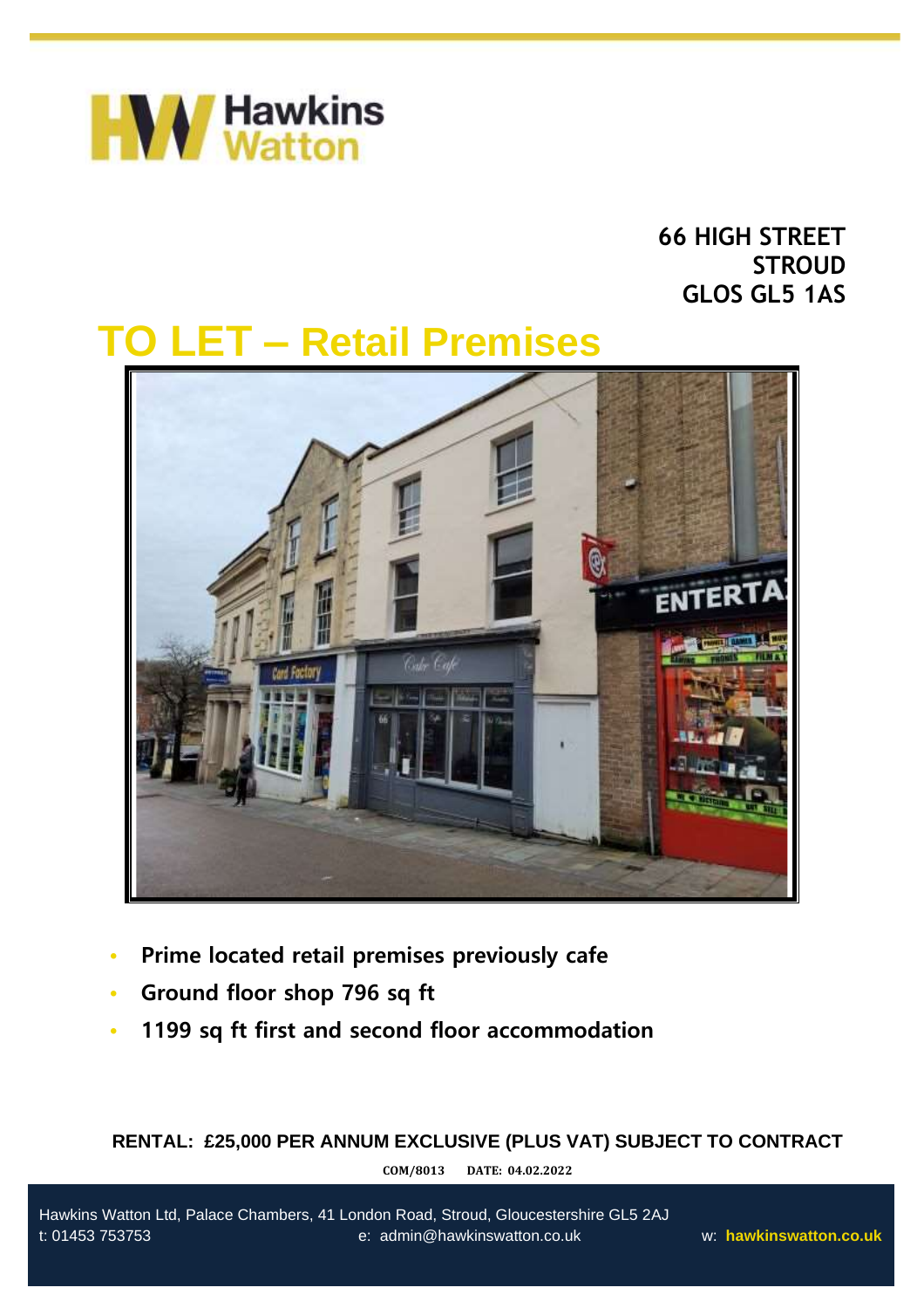

# **LOCATION**

The property is located in the busy High Street, with adjacent retailers including Th e Card Factory, Clarks Shoes, CEX Computer Games and The Works, being just up from King Street, which links to the acclaimed Five Valleys Shopping Centre.

# **DESCRIPTION**

The property operated as a café prior to the Pandemic. The premises include two upper floors which have not been used in recent times. The Landlord is prepared to offer an incentive to a new tenant which will provide a rent free period reflecting the proposed refurbishment and restoration. The rooms which include some period features could be used as offices, ancillary rooms, meeting rooms etc.

**ACCOMMODATION** (all areas, where quoted, are approximate).

| <b>Description</b> | Sq ft | M <sup>2</sup> |
|--------------------|-------|----------------|
| Ground floor shop  | 796   | 74.0           |
| First floor rooms  | 575   | 53.4           |
| Second floor rooms | 624   | 58.0           |
| <b>Total</b>       | 1995  | 185.4          |

### **SERVICES**

We have not tested any of the existing service installations and interested parties are advised to obtain independent specialist advice regarding the condition of the service connections.

# **RATINGS**

We are advised that the current Rateable Value is £18,250.

Interested parties are advised to make their own enquiries to the billing authority to ascertain the exact rates payable as a change in occupation may trigger an adjustment of the rating assessment.